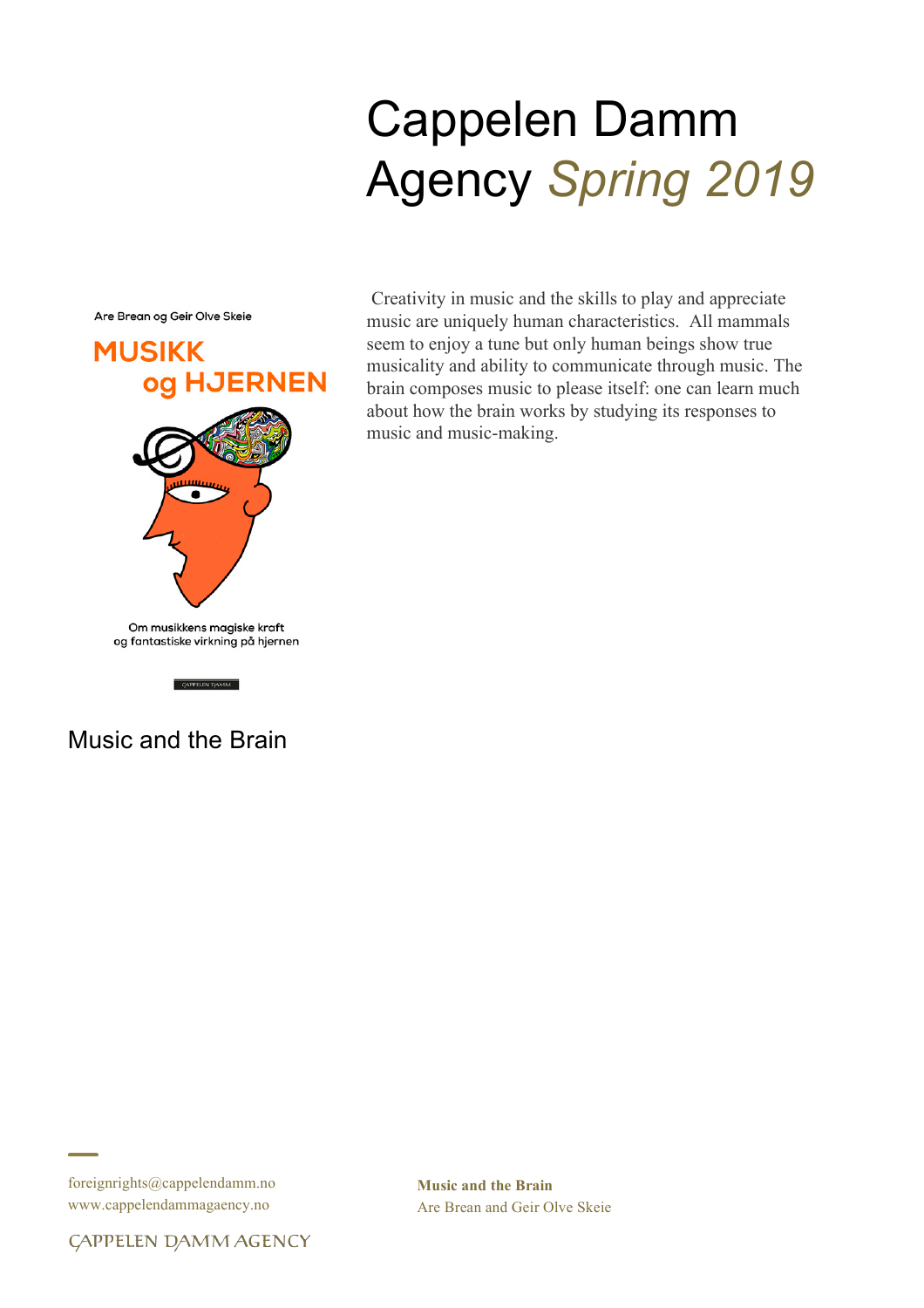# Are Brean and Geir Olve Skeie

Are Brean is editor-in-chief of the Journal of the Norwegian Medical Association and associate professor at the Norwegian Academy of Music. He has a PhD in neurology and has worked as a consultant at Oslo University Hospital, Rikshospitalet and Vestfold Hospital Trust.

Geir Olve Skeie is a neurology specialist and works as a consultant in the neurology department at Haukeland University Hospital. He is also a skilled pianist and music professor at the Grieg Academy.





foreignrights@cappelendamm.no www.cappelendammagaency.no

**Music and the Brain** Are Brean and Geir Olve Skeie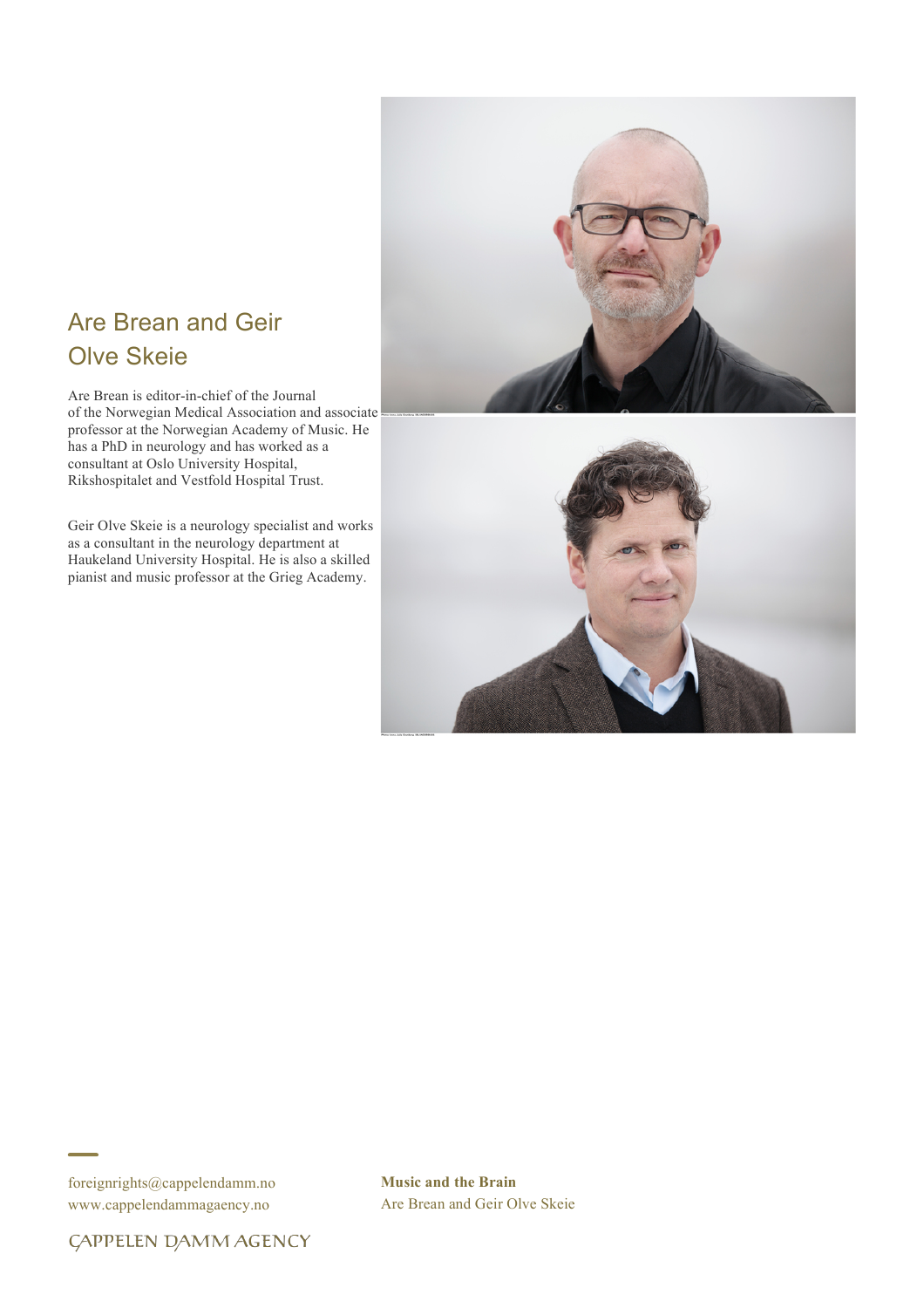# About the book:

Creativity in music and the skills to play and appreciate music are uniquely human characteristics. All mammals seem to enjoy a tune but only human beings show true musicality and ability to communicate through music. The brain composes music to please itself: one can learn much about how the brain works by studying its responses to music and music-making.

This book is written as three parts:

The first part discusses what brain does with music, that is: how music is sensed and perceived, processes grouped together as the basis for 'perception of music'. We follow musical tones as they are transformed in the inner ear from airwave vibrations into neuro-electrical signals, which are processed by brain structures in a series of fascinating steps of neural processing until we finally experience the processed signals as music.

The second part describes what music does to the brain: how it affects it's functioning and enables it to change – effects known as manifestations of neuroplasticity. The authors then go on to analyse the characteristics of 'the musician's brain' – the brains of musicians have shared features that set them apart from other people's brains. We take a closer look at what the musical experiences do to the brain and what effects they have on its structure and function.

In the third part, the authors give an account of the ways in which the brain-changing effects of music can be used to aid recovery after blows to the head and to treat neurological and related disorders such as dementia, Parkinson's disease and mental illnesses. We are taken through the arguments that support music as a sometimes effective form of therapy in a many types of acute and chronic neurological illnesses.

This book is for those who want to know more about how our brains respond to music and is changed by it.

foreignrights@cappelendamm.no www.cappelendammagaency.no

**Music and the Brain** Are Brean and Geir Olve Skeie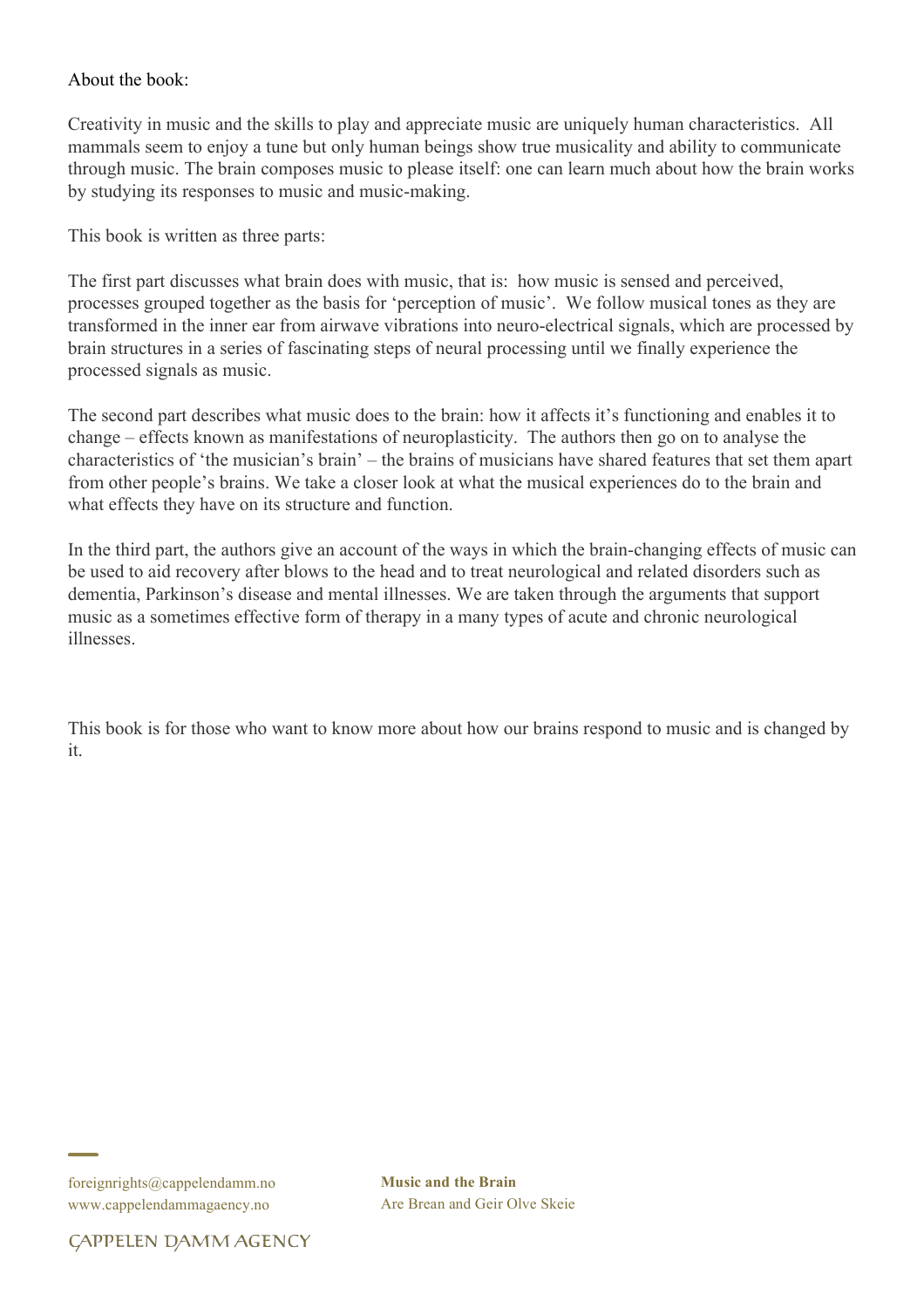#### **Sample translations from Music and the Brain**

# **Music and the Brain: Introduction**

Our brain doesn't look all that impressive: it is a soft, grey mass weighing in at a little over one kilogram, with a ridged and grooved surface, and situated in the moist darkness inside the back of the skull, apparently isolated from the rest of the body. Nonetheless, everything that is human has been generated by this unassuming structure: all culture and building of communities, all our thoughts, hopes, plans and dreams, all human joy, sadness, love and despair – and, naturally, all music that has ever been composed, played and listened to throughout the history of mankind.

All this emanates from the grey lump of matter that we all have between our ears. So, no surprise then if the brain turns out to be endlessly more complex than it might look at first glance. Actually, it is a fact that the human brain is *the* most complicated structure we know of in the observable universe.

The brain consists of around 80 billion nerve cells (neurones), each one of which is connected to, on average, 7000 other nerve cells. The other cell types in brain tissue must not be forgotten: the so-called glia cells, for instance, are essential for the brain to function. No one knows for certain how many glia cells there are but probably just as many as nerve cells – at least. Together, they form an unimaginably complex system of cellular networks which, so far, we have barely begun to understand. New methods to represent the structure and function of the brain are constantly being developed and our knowledge about our brain, whether in terms of single neurones or cellular networks, has increased at great speed during the last couple of decades. Still, the elusive complexity of the brain remains a great mystery that we can hardly ever hope to understand since, as we study it, the brain is actually studying itself. It is paradoxical: if the brain were simple enough for us to understand, we would be too simple-minded to understand it!

In the past, the brain wasn't highly thought of; it was just about the only organ that the ancient Egyptians didn't bother with as they went about preserving body parts for bringing along into the afterlife. Music is different: its status has always been high. The ancient Greeks thought that the soul entered the body through music. No music, no soul. Similar ideas have been part of many cultures and, as a matter of fact, all cultures we know of have developed forms of music. Making music is a fundamental human activity and musicality an inescapable human trait. Many animals, probably including all the mammals, show aspects of musicality: for instance, wolves howling in chorus and whales singing to each other – as do most birds, of course. Such vocalisations have parallels in human musical communication but there are no other creatures who communicate with music in the same way as human beings.

The oldest musical instruments we know of are about 40,000 years old, matching the age of the early cave paintings. It is perfectly possible that, 100-200,000 years ago, members of Homo sapiens were fashioning simple instruments such as drums and flutes. We assume that they played together to boost social cohesion, communication and collaboration. Some of the researchers in this area also think that early music may have been important in the development of language. Even newborns recognise and discriminate between different rhythms, intervals and series of tones. They can pick out acoustic characteristics of voices and the melodic patterns of languages (prosody). Young children use the musical route into communication by language.

One of the most fascinating features of the brain is its capacity for change. Everything we do, experience and learn leaves a physical trace in our brains – throughout its life, the central nervous

foreignrights@cappelendamm.no www.cappelendammagaency.no

**Music and the Brain** Are Brean and Geir Olve Skeie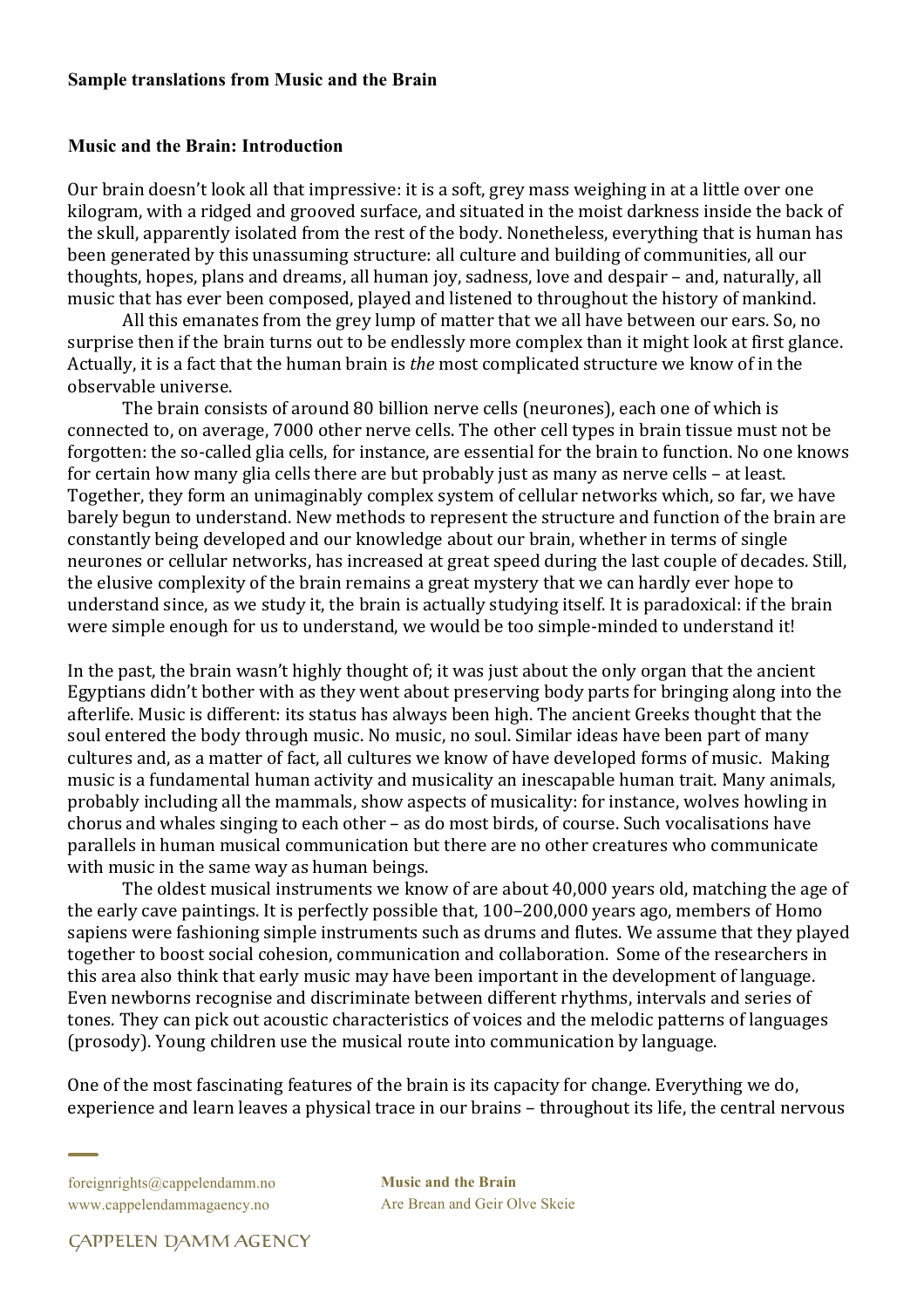system is in a state of on-going change. When you go to bed at night, your brain is a little different from what it was in the morning: its changeability is called *neuroplasticity*. Thanks to neuroplasticity, you are able to learn new things at all times.

Music is able to stimulate a range of feelings and to transmit precise emotional information, characteristics that make it a perfect tool for studying how the brain generates emotion. Music can activate the reward centres in the brain, suggesting one way in which it exerts its unique ability to change how whole cell networks operate. There are actually few if any human activities that can change the brain to the same extent as practising music, instrumental or vocal – you can read all about this in Chapter 7. So, it's not a complete surprise that the brains of professional musicians have certain distinctive characteristics. The typical features of 'the musical brain' are, in a sense, the outcomes of an ideally conducted experiment in natural conditions. We can observe what happens to your healthy brain if you spend something like 8,000 hours on intensive music practice. More details are presented in Chapter 9.

Nowadays, music belongs to everyone, an easily accessible asset that we come across every day and listen to more or less attentively. How does this new availability of music affect us? Does its capacity for changing the brain have any practical value apart from pure musical satisfaction, and can music be put to therapeutic use? Section 3 of the book is devoted to trying to answer these important questions.

Above, we have summarised the themes we discuss in this book. We have decided to group musicrelated subjects in three sections. The first section is an account of how the brain handles music, the second deals with what music does to the brain and in the third section explains something about what we know about using music as part of the therapy for people with various functional deficits.

Here, we will go through the contents of each section in more detail:

# Section 1

So, you thought your ears do the listening? Not really -listening happens in your brain. The sounds are fluctuations in air pressure that have a long way to go, from nerve signal to consciousness, before you experience the music.

- *From wave of pressure changes into sound*: How do the ears transform air vibrations into electrical signals that the brain can work with?
- *From sound to tone:* What is the difference between a sound and a tone/musical sound? A pure tone is produced when a string or other (resonating) object is vibrating in a regular pattern, something that is rare in nature. It is critical for making music and we will show how the brain perceives different characteristics of tones to 'hear' what we call pitch (frequency), loudness, and 'timbre' (quality or colour of the tone).
- *From tone to colour, chord and harmony...* We will describe the physical basis for consonance and dissonance in the structures that pick up sounds and transmit them for processing in the brain.
- *…and on to melody, rhythm and movement…* Melody and rhythm are created when series of tones are combined into distinctive timed and harmonic patterns. These combinations, which depend on our ability to perceive time and movement, involve several brain structures including parts of the basal ganglia and the cerebellum, as well as 'hearing areas' in the cerebral cortex. These are known as primary and secondary (associative) areas and

**Music and the Brain** Are Brean and Geir Olve Skeie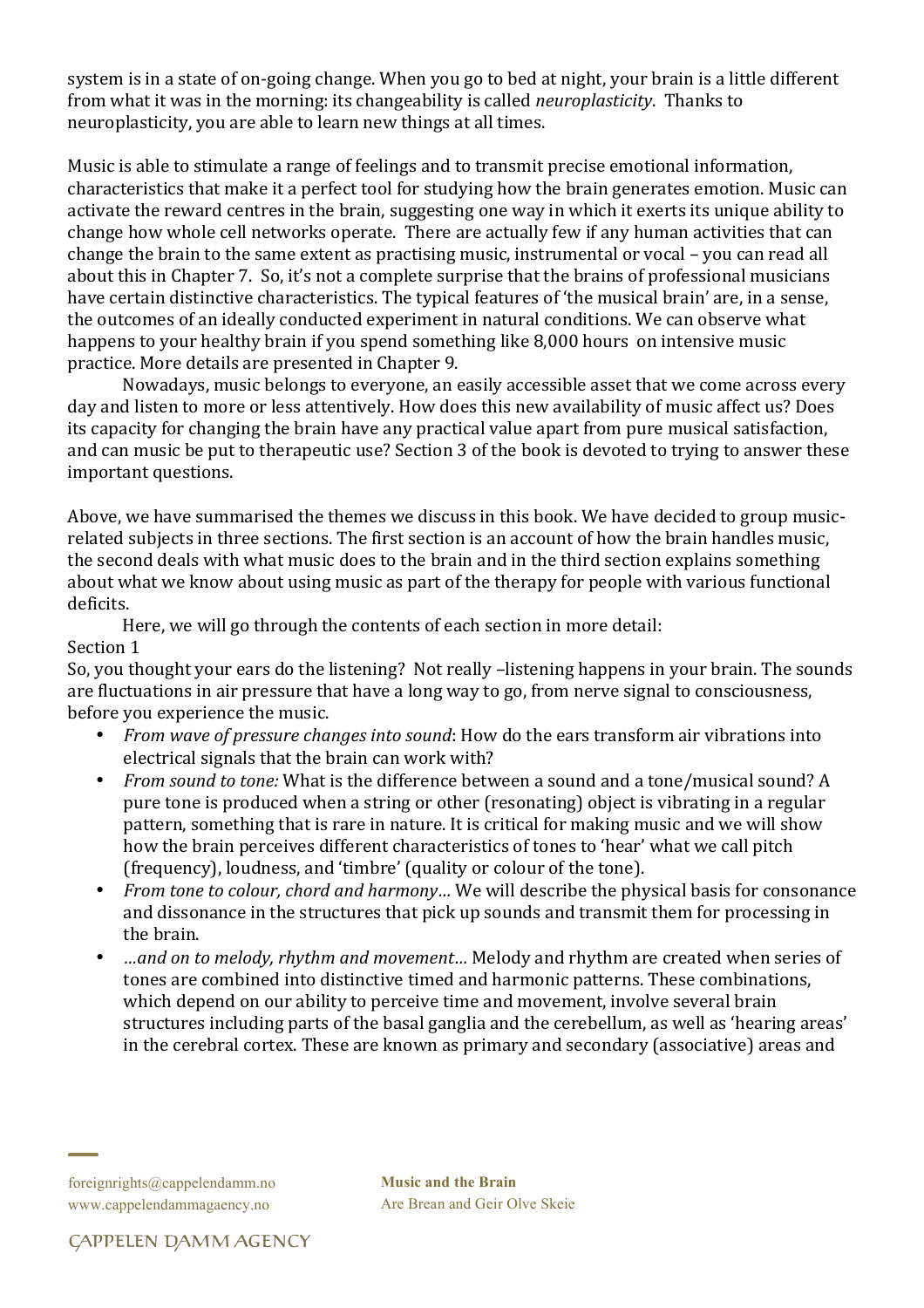are fund in the temporal and parietal lobes, and in certain prefrontal areas<sup>1</sup>. When it comes to perceiving and experiencing music, practically the whole brain is engulfed in a wave of activity. Music is "a time-related variation of sequences of sounds" as is the spoken language. The brain has to cope with several challenges in order to perceive and analyse music. It is a case of grasping sound patterns as you hear them (simultaneously) since quality and colour of tones (pitch and timbre), and the sequences or chords exists only for a few moments and must be analysed there and then. At the same time, there is a musical structure, composed of harmony, melodic line, rhythm and temporal variations, that unfolds over time and about which the brain must collect information and subject to sequential pattern analysis. Simultaneous and sequential patterns are then combined into a coherent experience of the music.

• *…and emotions*. Music has a rare capacity for evoking a wide range of emotions, from fear, to joy, to sorrow. The emotional states are accompanied by physiological changes in functions such as heartrate and skin galvanic response, and triggering of reactions such as involuntary muscle contractions (shivering) and 'hair standing on end' (goose bumps). Investigating people listening to music they are fond of, while using brain imaging techniques such as magnetic resonance imagining (MRI) and positron emission tomography (PET) scans, it is possible to detect changes in brain cell activity states in some regions (e.g. nucleus accumbens, hippocampus) associated with – among other things – a sense of reward. If, on the other hand, people listen to music they dislike, there is activity in parts of the brain associated with dread and fear (e.g. amygdala and certain areas of the insula).

## **Section 2**

In this section, we review what music does to the brain, especially in musicians; what structural and functional changes can be observed in musicians and what might be the significance of such changes. 

When a pianist listens to music played on a piano, nerve cell activity increases sharply in the finger areas of the brain. Many pianists report that their fingers start moving when they listen to scores they themselves have played. During both the production and the perception of music, there is, in other words, a great deal of co-activation between the brain's auditory and motor systems. If a non-musician is asked to practise playing a simple piano piece, it takes no more than 20 minutes practising every day for 5 days before you see the same effect as in a professional: activity is increasing in the finger areas when the person listens to the piece being played. This is just one example of very fast neuroplastic changes – so, what changes would one find in the brain of someone who has spent at least 8,000 hours working to reach a professional standard on his or her instrument?

#### **Section 3**

This last section of our book is all about 'Music as Medicine'. There are different approaches to the use of music as therapy for illnesses affecting the brain and the rest of the central nervous system. In cases of Parkinson's disease, rhythmic music and dance tunes have immediate effects: the patients move more quickly and with greater ease. Presumably, it is the predictability of rhythms that drives the facilitation of movements: the rhythmic pattern sets up a 'feed-forward' link that engages the Parkinson patients and gets them going. Music activates all the brain's motor systems. For instance, it supports walking practice, not only in Parkinson cases but also in stroke patients.

foreignrights@cappelendamm.no www.cappelendammagaency.no

**Music and the Brain** Are Brean and Geir Olve Skeie

<sup>&</sup>lt;sup>1</sup> Translator's comment: I have looked through some recent papers and can't find any confirmation that auditory sensorymotor processing takes place only in the **right** parietal lobe.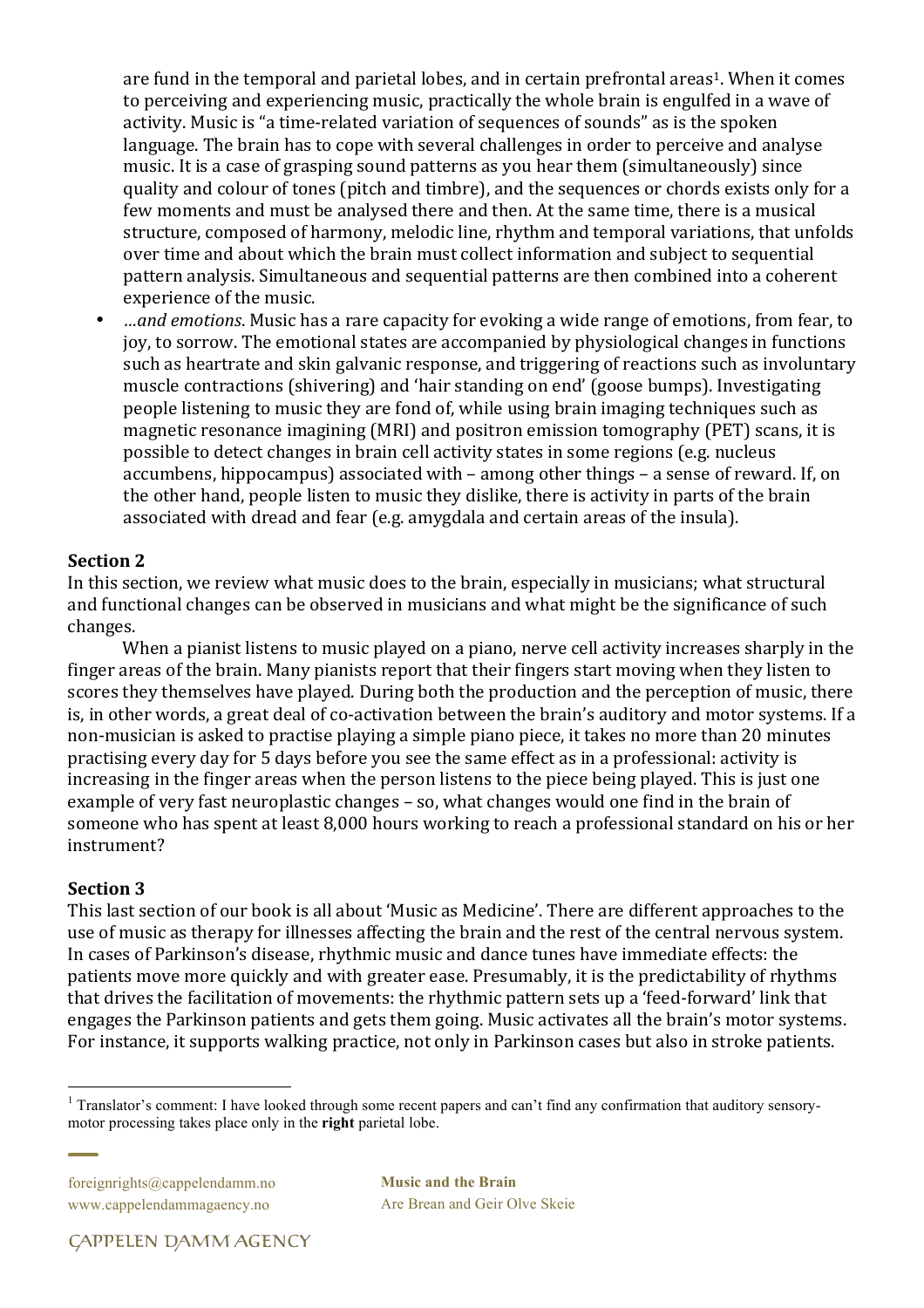Corresponding responses are seen some patients with speech defects such as aphasia due to stroke or other trauma to the brain's speech areas: words in a text are expressed more like normal if sung rather than said. In cases of aphasia, this observation has led to the therapeutic use of singing as well as listening to music as part of retraining spoken language. The resulting neuroplastic changes are likely to have long-term benefits.

Research confirms that cognitive training can reduce the risk of dementia and also that learning to play an instrument as an adult has positive side effects on a whole array of cognitive skills. The results of a twin study, in which one of the adult twins learnt to play music, supported the idea that music practice protects against dementia. It would seem, then, that being engaged in music can slow cognitive decline and hence dementia. There are also plenty of studies and anecdotal evidence to back the finding that people with various forms of dementia respond positively to music. It seems to have stimulating effects on the brain, alerting the patients and improving their ability to communicate.

If you are interested in how music affects and changes the brain, this book is for you! Starting out, we follow the fascinating processes as tones – air wave vibrations – are recorded as electrical nerve signals and, in the end, perceived as music. We go on to discuss the effects of music on brain structures and functions. Finally, we review what makes music such positive component of the treatment of many acute and chronic conditions affecting the brain.

**Chapter 12** 

# **Music and strokes**

The brain is, beyond comparison, the most important organ in the body. It operates not only as the overall 'command centre' but also as sole source of our thoughts, emotions and memories. Braindependent processes build our individual identities: you define your aware self as the sum total of all your capabilities and life experiences.

But while the brain is outstandingly important, it is also uniquely vulnerable. Most other organs respond to acute injury by more or less effective self-repair  $-$  forming new organ-specific cells, including new blood cells to replace blood loss – but damaged brain tissue has only very limited potential for healing. True enough, the neurons in the brain are able to regenerate throughout life, as we have already seen, but the process is neither quick nor consistent. Recovery from the functional disturbances caused by strokes and other trauma depends to a large extent on the brain's *neuroplasticity* rather than on tissue regrowth and repair. It has been shown that, after a traumatic event, the brain's capacity for neuroplastic change actually increases, with other brain

foreignrights@cappelendamm.no www.cappelendammagaency.no

**Music and the Brain** Are Brean and Geir Olve Skeie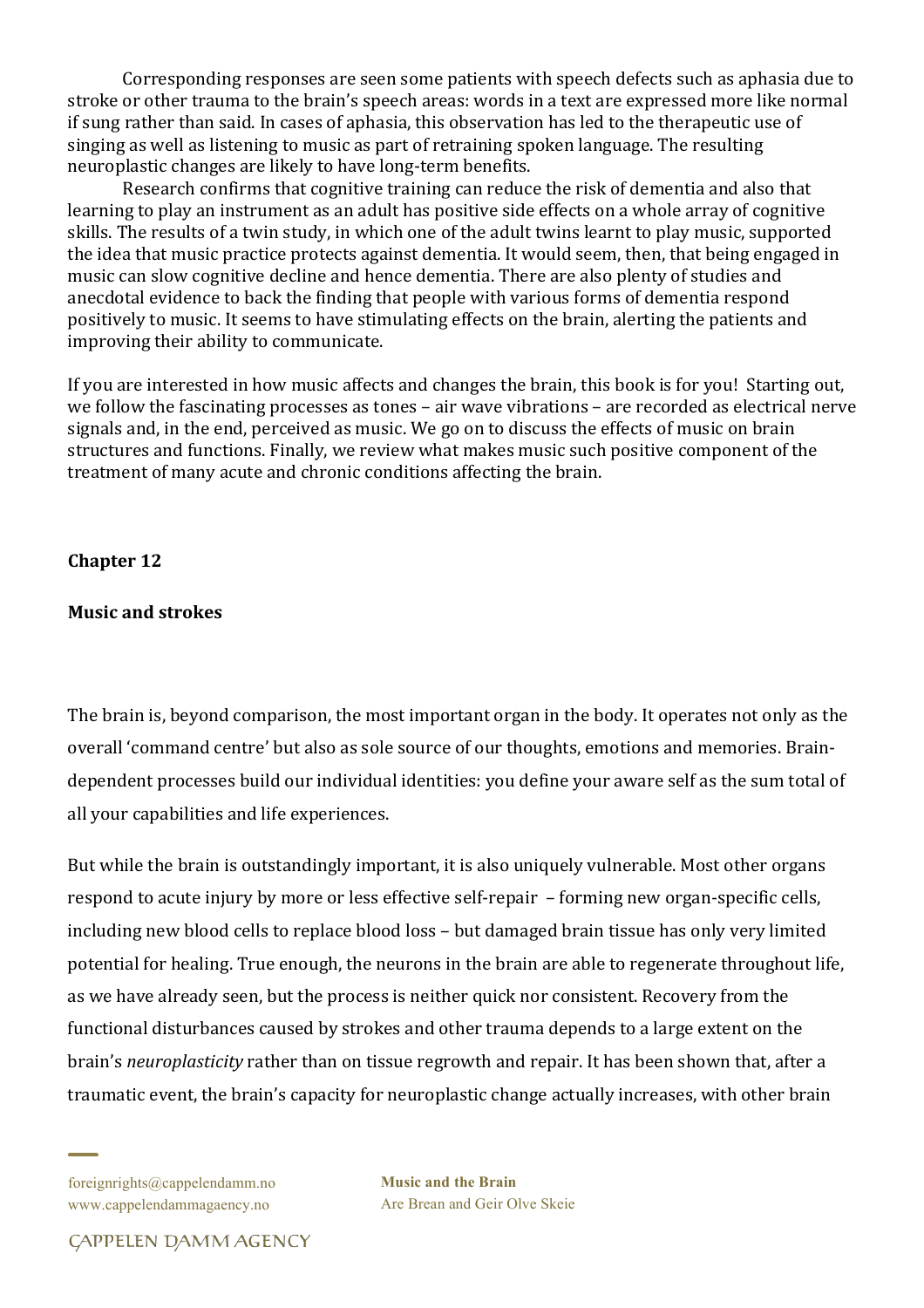centres taking over from the injured area, previously weak connections being reinforced and new lines of communication formed. We have also noted previously that music has strikingly positive effects on the brain's neuroplasticity. Unsurprisingly, it has followed that the supportive effects of music on the brain's recovery processes in cases of stroke have been very thoroughly investigated.

A crucial reason for all the research into stroke is that the condition is so very common and has such very troubling consequences for society at large as well as for the individual. Worldwide, stroke is one of the most prominent causes of functional decline and death. In Norway, around 12,000 men and women are afflicted by stroke every year, which amounts to more than 30 incidents on every single day. Most of the patients are elderly: three in every four are over 70 years old. Having said that, the annual incidence of strokes in people under 50 years of age is about 1,000 and, rarely, the condition can also hit young people and children. Per year, the costs associated with stroke have been calculated to be around 7-8 billion Norwegian kroner.

# **What is stroke?**

A 'brain attack' or stroke can be described as a sudden, more or less destructive event caused by defective blood circulation in a part of the brain. There are two main types: infarction or *ischaemic* stroke, in which the specific cause is a blockage of the local blood supply, and a bleed or *haemorrhagic* stroke affecting a part of the brain tissue. The bleeding can also be into the space around the brain. Most strokes (80-90%) are due to infarctions, and the majority of the rest to localised bleeding.

Typically, infarctions follow when a blood clot impacts in asmall artery, and cuts off the supply of blood to the cells in that particular area. Unlike most of the cells in other tissues, neurones are very intolerant to being without their normal blood supply and begin to die within a few minutes of the blockage. The outcome is irreversible damage – an ischaemic stroke. If the blockage is due to a blood clot (rather than any other debris in the blood stream), it may be resolved when normal processes cause the clot to disintegrate. If the local blood flow recovers in time, the symptoms will fade away. This kind of passing infarction is called a *transient ischaemic attack* (TIA) or ministroke. 'Mini' it may be, but it should be taken seriously. It is essential to find the cause quickly as a TIA is often a forewarning of later and perhaps more devastating strokes.

**Music and the Brain** Are Brean and Geir Olve Skeie

foreignrights@cappelendamm.no www.cappelendammagaency.no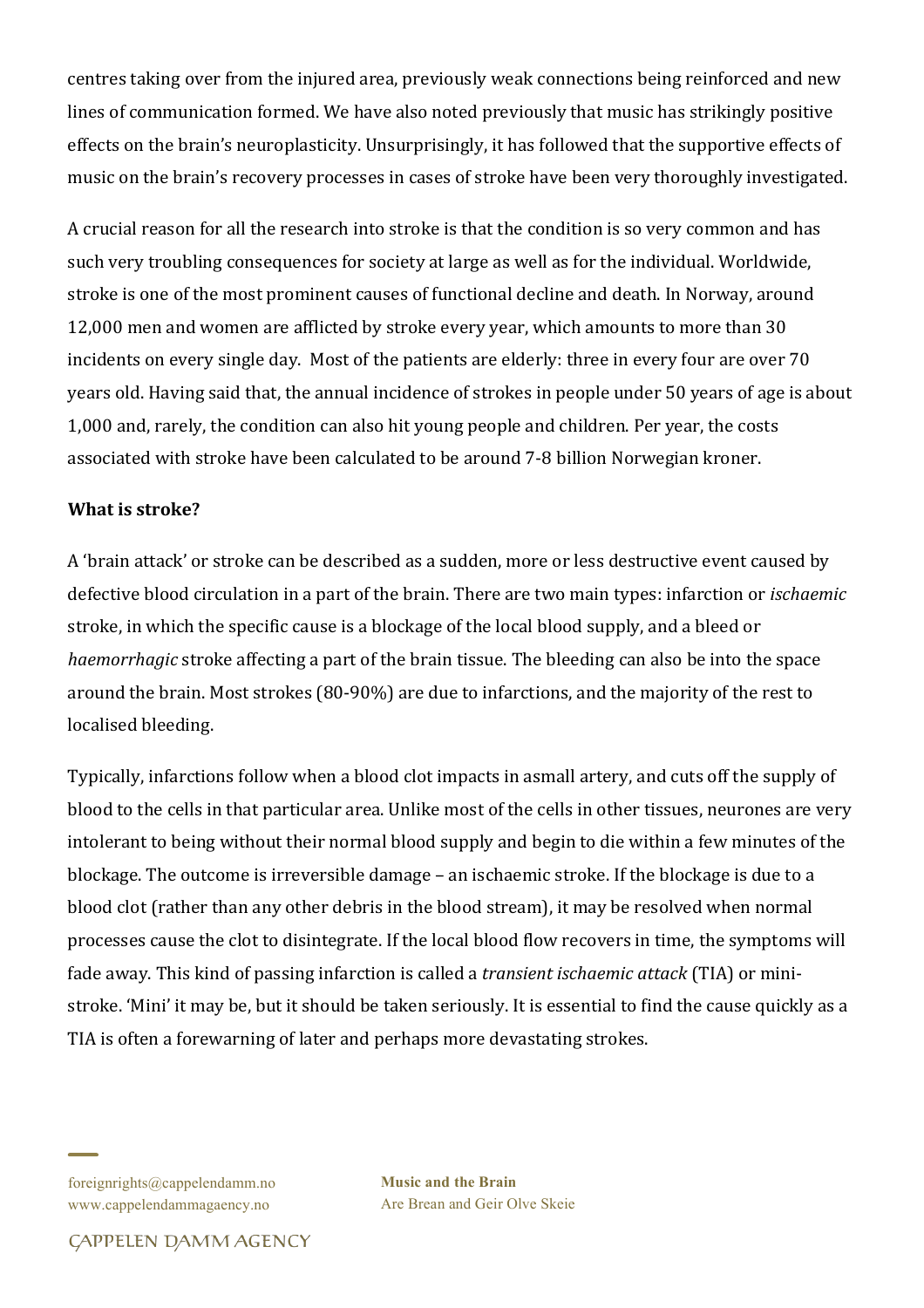A haemorrhagic stroke is the outcome of one of the brain arteries springing a leak. The uncontrolled blood flow into the surrounding tissue causes local pressure changes, which in turn trigger a series of cell-killing biochemical reactions, and the local neurones in the area of the bleed will start to die.

The major risk factors for all kinds of stroke are the same: high blood pressure, diabetes, being a smoker or overweight or, simply, old. Many of these factors are related to the person's lifestyle, which is presumably the reason why the incidence of stroke is declining as public awareness of healthy habits is rising. However, the total number of cases will continue to grow for years to come because the population of old people is growing proportionally larger and old age is *the* most important risk factor.

Because the symptoms of a stroke are due to nerve cell death in an area of the brain, they will vary according to the precise area in which the damage has been done. For instance, if the infarction has affected clusters of nerve cells in the motor area, the patient will find it problematic to use the part or parts of the body controlled by these neurones. Strokes in the area of language generation and comprehension will result in the patient having trouble with aspects of language and speaking. If any of the areas associated with vision is affected, one or several of the patient's visual functions will be disturbed – and so on. The conclusion is that the symptoms of a stroke can be very varied, even though the underlying cause is the same.

# **Treatment**

The immediate treatment of a stroke depends on the first cause. In haemorrhagic strokes, treatments aimed at stopping the bleeding don't seem to be very effective. The reason is that the actual bleed happens so quickly and, when it takes place inside the brain tissue, local pressure changes tend to stop the blood from flowing after a few seconds or minutes. It is however crucially important to deal with high blood pressure to reduce the risk of further haemorrhages coming soon after the first. Sometimes, surgery during the acute phase is an option: the idea is to remove the blood in the tissue. It is not a routine intervention because the damage to the brain is already done and, generally, little is gained by removing the blood afterwards.

foreignrights@cappelendamm.no www.cappelendammagaency.no

**Music and the Brain** Are Brean and Geir Olve Skeie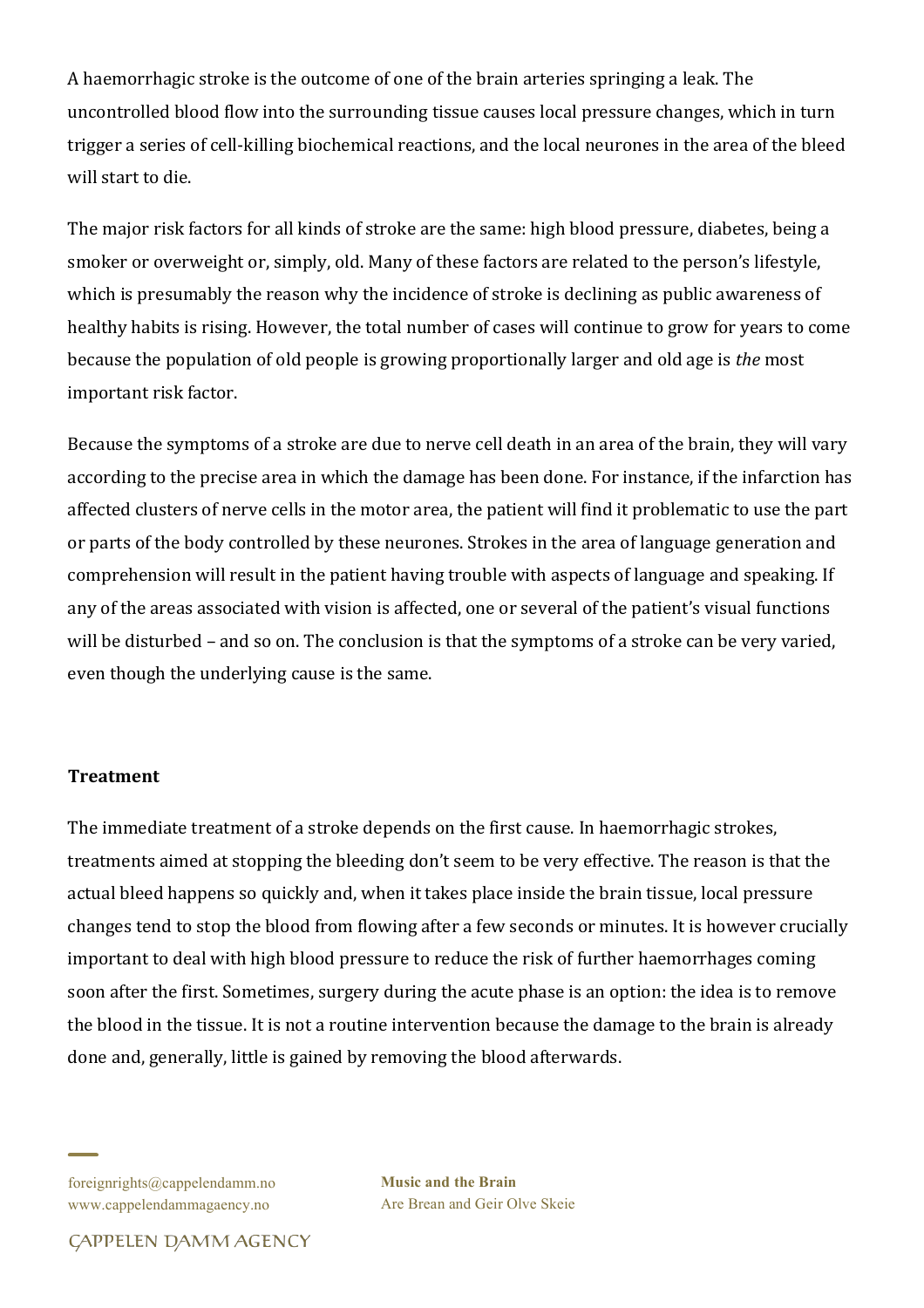After a brain infarction, the most important step is to remove the blood clot, or thrombus, as soon as possible. The aim, in other words, is to restore the local blood circulation to normal and reduce the threat of a lasting lack of blood that would lead to further injury of still viable brain tissue. One common form of treatment is injecting into the blood stream a substance with the property of breaking down blood clots. Such substances are known as *thrombolytic* agents: once the agent reaches the brain, it would do the job locally. To be effective, the treatment must be carried out quickly – ideally within 4 hours of the diagnosis. In some cases, mechanical removal of the clot is a possibility: it can be 'fished out' via a catheter introduced via the large femoral artery in the groin and advanced up into the blocked brain artery.

Once the acute treatment is complete, the clinical team must identify the risk factors for that particular patient in order to avoid further strokes. The next stage is the painfully slow but crucially important rehabilitation period, when the patient sets to work in dedicated in-hospital stroke units to recover lost or damaged functions. Here is where music can play a role.

## **Disturbances to language**

Troubled speech after a stroke or other form of trauma has two main variants: *aphasia* and dysarthria. Aphasia means that the generation of language and/or the understanding of it is affected; the patient finds it difficult to grasp what is said or to actually produce comprehensible language, spoken and written. Combinations of these problems are common. Dysarthric patients have normal understanding and production of the spoken language but can't articulate the words or else speak them with poor articulation. In dysarthria, the symptoms can have different causes: it could be a matter of loss of neurones in the areas of motor cortex in control of the muscle groups in throat, palate or tongue that help to shape spoken language, or it could be local injuries in the head or the neck. A person with dysarthria but not aphasia is able both to understand written language and express herself normally in writing but can't deal easily with oral expression. Someone with aphasia finds both written and spoken language problematic. To summarise, putting it simply: aphasia knocks out the brains ability to produce language, while dysarthria interferes with the ability of the mouth and throat to produce words. It matters greatly to be able to discriminate between the two dysfunctional states, because of the different types of patient disability require different therapeutic interventions.

foreignrights@cappelendamm.no www.cappelendammagaency.no

**Music and the Brain** Are Brean and Geir Olve Skeie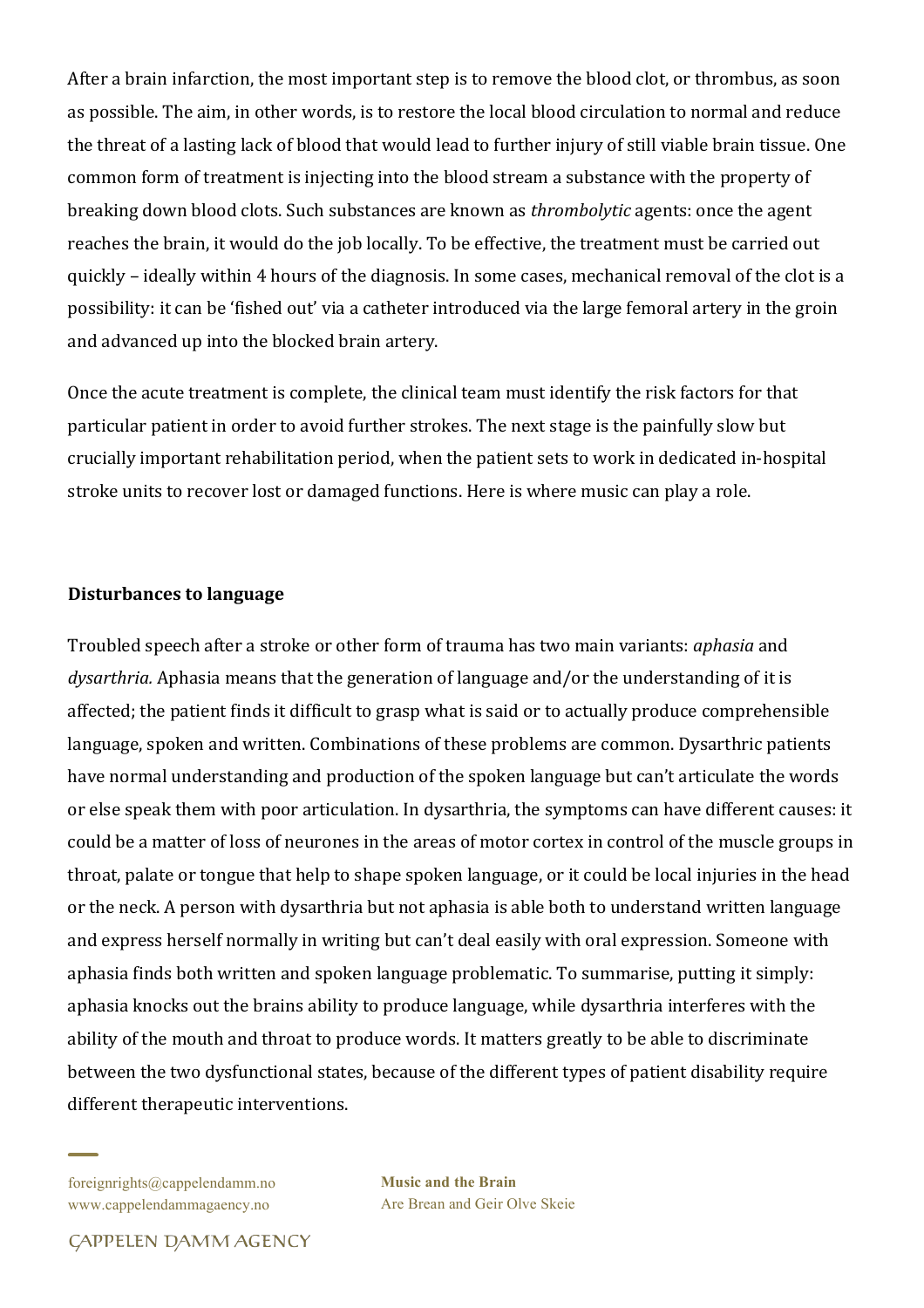Aphasia is a very common symptom after a stroke; data from Denmark indicate that the incidence after any kind of stroke is about 40% of all cases. The French neurologist Paul Pierre Broca (1824– 1880) was the first to describe aphasic patients systematically. Ultimately, he realised that in very many of the cases he had examined, a posterior part of the left frontal lobe was affected. It became known as *Broca's area*, and damage there makes it hard to produce words. The patient will often understand spoken words quite well but be wholly or partly unable to speak, a condition called *expressive aphasia.* The words are uttered slowly and in bursts, the sentences are short, too, and occasionally marred by verbal errors. Some of these patients may have lost all ability to express themselves or else able to say only yes or no. The other main type of aphasia is known as *impressive aphasia* and entails inability to grasp meaning. The patient may well speak fluently but the content is incoherent.

#### From song to speech

There is a remarkable, fascinating observation that has been known for more than a hundred years: some people with little or no ability to speak are still able to sing the lyrics of songs. The Norwegian documentary film *Folk from the Fjord* (*Folk ved fjorden*) by Øyvind Sandberg records one example: an elderly lady with right-sided hemiparesis and aphasia that has reduced her to saying only yes or no when speaking with her daughter. When she sings hymns, however, she pronounces the words clearly and precisely. One of us authors, Geir Olve, was so intrigued by this phenomenon that it triggered his interest in music therapy. Then Torun Einbu got in touch with him about the development of a project idea for her Master's thesis in the area of speech and language therapy. Torun is a speech therapist who uses music to treat her patients and is also an excellent singer. Geir and Torun agreed that they both were keen to investigate the ability shown by some stroke patients to sing the words in a text. The first question was: how common is this? Everyone who has worked with aphasic stroke patients knows of such cases. Torun found in her research that of all she had examined, two out of every three uttered more words when they sang than when they were asked to say the words of the text or recite them from memory. The effect of singing was not as marked in all the patients but it was not at all unusual: most aphasics were able to pronounce more words when they sang than when they spoke. Fortunately, there was no correlation between increased word production and the musical quality of the singing – that is, the correctness or not of the melody and rhythm. The degree to which the patients felt they were

foreignrights@cappelendamm.no www.cappelendammagaency.no

**Music and the Brain** Are Brean and Geir Olve Skeie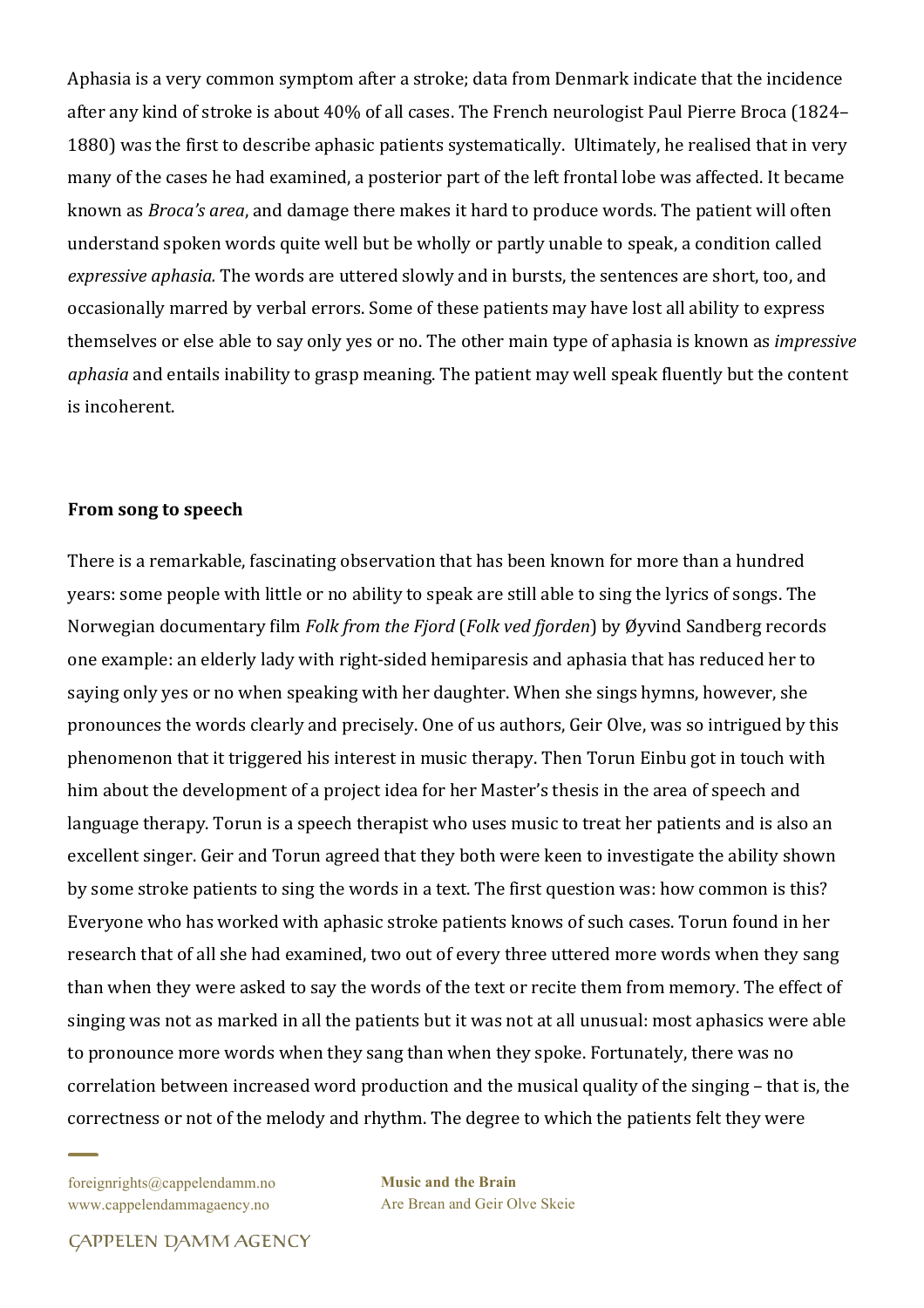benefiting from singing also had no influence on the number of words produced. Trying to sing the words was enough to enable them to express themselves better. The conclusion is that most aphasic patients can produce more words when they sing than when they speak. In day-to-day communication, the usefulness of this effect is probably limited but, as we shall see, it matters in the rehabilitation of language-related functions.

# **Melodic Intonation Therapy**

*Melodic Intonation Therapy* (MIT) is a systematic approach to speech training, which uses songbased techniques to stimulate word production and uses rhythm to make the spoken language flow more easily. MIT has caused some controversy but several recent studies have shown that aphasic patients who have received music- or song-based therapy manage spoken language better than those given more conventional training in language and speech. For instance, Haro-Martinez and his colleagues have published a randomised, controlled study of 20 Spanish patients with aphasia in which the results point to general improvements in communication skills compared with the control group. True, the tests for degree of aphasia did not show any significant differences between MIT exposed patients and the control group. However, the groups were small and the results should be investigated in a bigger population. In another study, aphasic patients were scanned before and after MIT using *magnetic resonance imagining* (MRI scans) to record any effects on the *arcuate fasciculus*, one of the major nerve pathways linking the anterior (Brocka's) and posterior language areas. It had grown thicker after the therapy, especially on the right (undamaged) side of the brain. Again, the group of patients was small and they acted as their own controls (Schlaug et al, 2009). Still, results such as these indicate that MIT is associated with plastic changes in the language system in the brains of people made aphasic after a stroke. Besides, taken together with the many patients with aphasia who were able to sing texts, the effects of MIT confirm that the human forms of communication, speech and music, are tightly linked in the brain as we have seen earlier in this book.

#### **Music to treat cognitive and emotional problems**

foreignrights@cappelendamm.no www.cappelendammagaency.no

**Music and the Brain** Are Brean and Geir Olve Skeie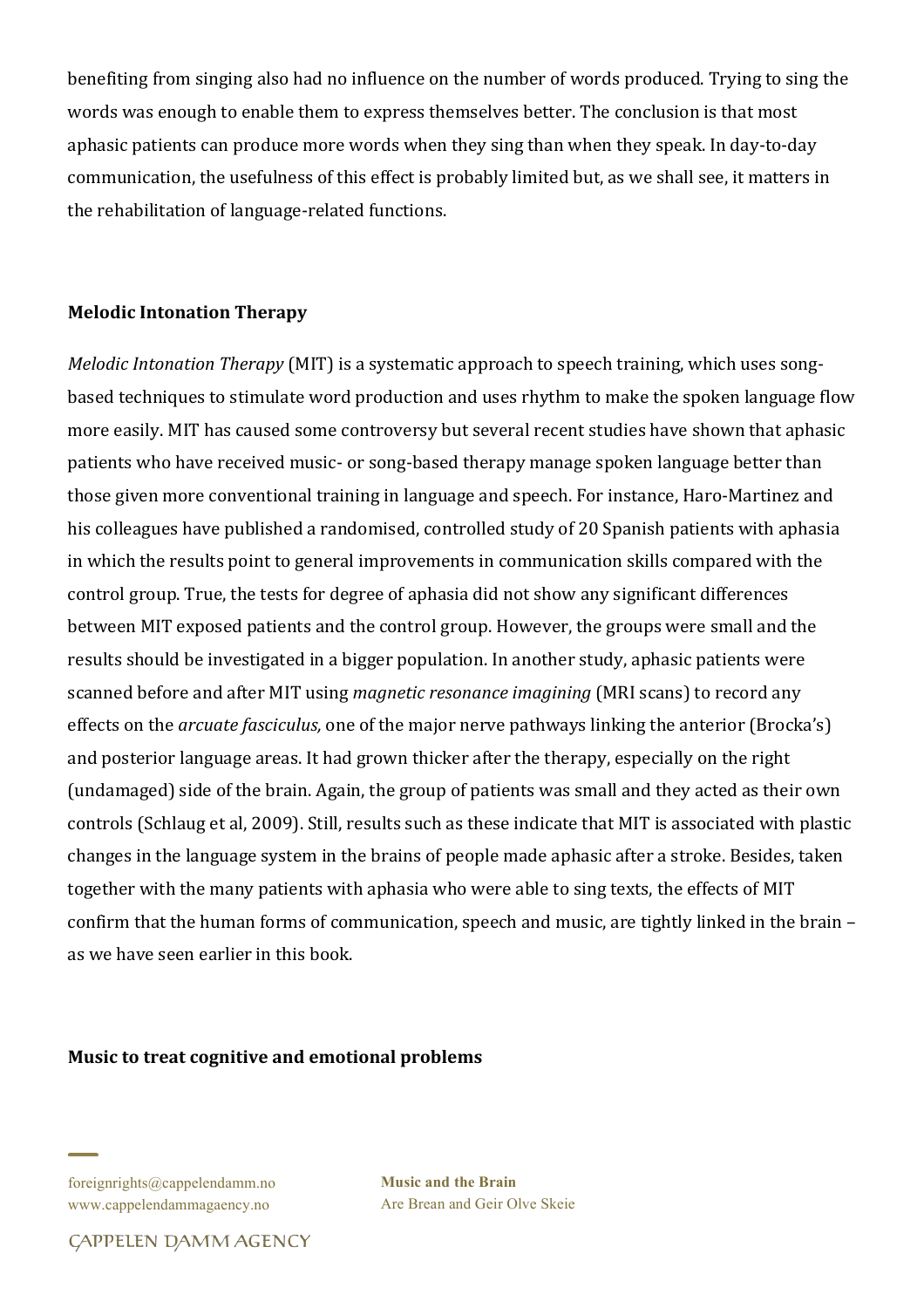Strokes affect not only motor control and speech but can cause difficulties by harming any kind of brain function, depending on where in the brain the original lesion occurred. Between a third and a half of all stroke patients will, to a lesser or greater extent, show cognitive deficits that affect memory, attention and other executive functions. They are also prone to emotional problems, including fatigue and depression. As we have seen earlier, music connects to both the cognitive and emotional systems in the brain – it could follow that music would be helpful for people with such problems and make them feel better. Marie Tervaniemi in Finland has done pioneering research on this idea and study was published in the highly respected journal *Brain*. Her group had carried out an experiment in which patients listened for one hour daily to their favourite music, picked in collaboration with a music therapist. They did this for the first two months after their stroke and were compared with patients who been offered either standard language training or sessions listening to audio books. The 'music treatment' led to relatively greater improvements in cognitive functions such as verbal memory and focused attention. The effects persisted when the patients were tested again six months later.

So, it seems that simply listening to music you like can help your brain reorganise and repair during the stroke rehabilitation stage. The Finnish group went on to show in a later study that, after stroke patients had been listening to music, the volumes of the frontal lobe cortex, certain limbic system regions and parts of the basal ganglia had all increased. They used MRI scans to measure the changes, which were correlated with improvements of the verbal memory, attention and language characteristics associated with frontal lobe functioning. Changes in the limbic system, which is involved in emotional states, correlated with certain but inconsistent degrees of recovery from depression. On the basis of this work, it would appear that music contributes improvements in cognitive functions, presumably due to neuroplasticity. Sadly, there is still a lack of other good, clinical evidence of the effects of music on the cognitive disturbances associated with stroke. The Cochrane organisation, which carries out overviews of evidence-based studies in all areas of medicine, made a systematic review (2017) of the effects of music on cognitive problems after strokes and concluded that the benefits were not proven. Whether the reason for this is simply a lack of good, well-designed studies can only be shown by carrying out more good studies in the future!

#### **Music for better movements**

foreignrights@cappelendamm.no www.cappelendammagaency.no

**Music and the Brain** Are Brean and Geir Olve Skeie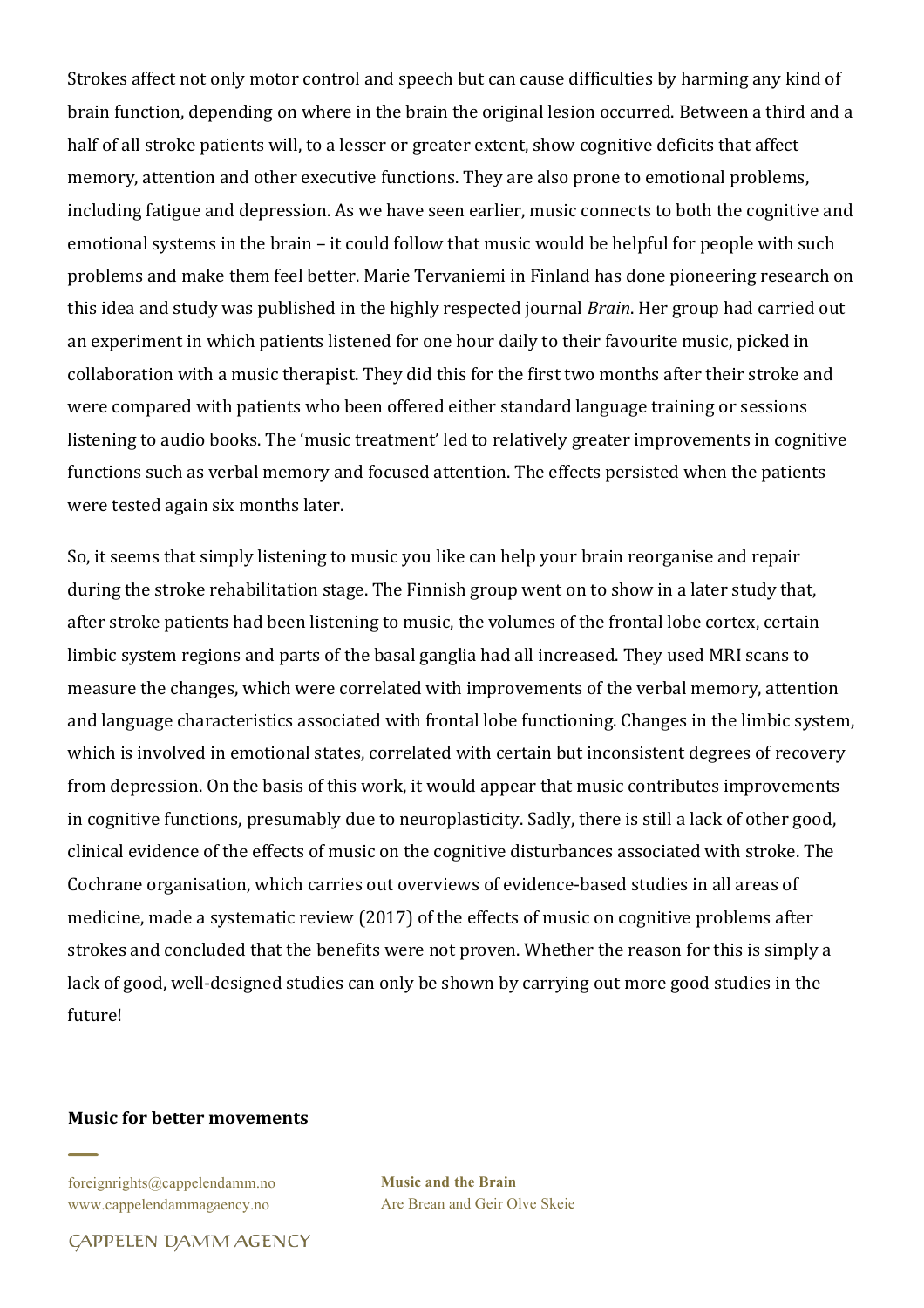*Hemiparesis* – it entails movement problems affecting one half of the body – is the most common symptom after a stroke. It is present in varying degrees of severity in about 70% of patients. As we have seen earlier, music has a power of its own to stimulate movements and can activate all the motor areas on the brain. Nowadays, music is increasingly used in the treatment of movement deficits following a stroke. The best studied effects are on walking in response to rhythmic music or rhythmic auditory stimuli generally: *rhythmic auditory stimulation* (RAS). Most of the studies use different stimuli and the point is to coordinate body movements with the stimulus. We discussed earlier people's almost automatic need to move in response to rhythmic music – to beat out the rhythm with hands or feet, to stamp one's feet, clap and nod and rock the body. It is this urge to move to music that is being recruited by RAS techniques.

#### *Gait*

Our walking is a function that has developed and been finessed over millions of years in order to provide optimal balance between conscious control and automatic movements. We would hardly be able to move around at all without the automatic component of walking. In itself, walking is such a hugely complex physiological function that to make yourself organise the simplest few steps across the floor is way beyond the data processing power of our aware mind. But, at the same time, walking needs to be under conscious control to enable us, for instance, to adjust speed and stride length to fit different conditions and situations. The muscular contractions in legs, hips, arms and back must be reset moment by moment as we stand still, or swing our legs forwards and back. The smooth coordination of these automatic adjustments is carried out by groups of linked areas in the spinal cord, brainstem and cerebellum, where the rhythm generating centres for normal gait are also found. You can investigate this by propping up a baby on a smooth surface so that the body weight is supported by the feet: the baby's legs will start moving rhythmically in a 'walking' pattern. Later in life, as the gait control system matures, cerebral centres will be recruited and take overall control of features such as the speed required and how to cope with irregular surfaces. Once set up, the pattern of the gait will be maintained by the rhythm generators.

In cases of hemiparesis after strokes or other traumas, one or many features of normal gait will be disturbed. The centres in cord, brainstem and cerebellum will usually be intact because strokes rarely affect these 'lower' parts of the central nervous system.

foreignrights@cappelendamm.no www.cappelendammagaency.no

**Music and the Brain** Are Brean and Geir Olve Skeie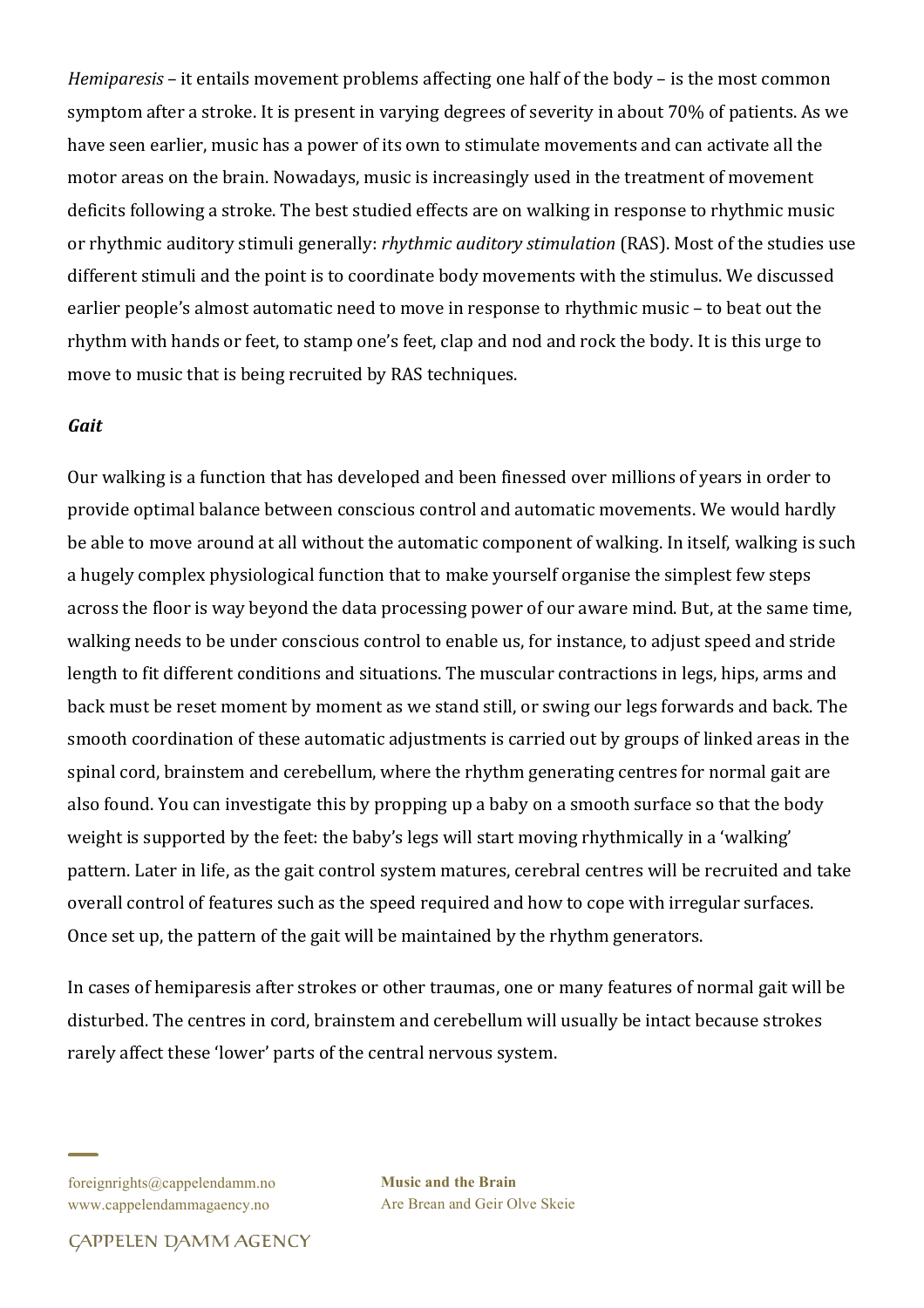We have tried to outline the theoretical basis of rhythm-training for stroke patients with gait disturbances. There are many RAS studies showing that, in such cases, the tempo, stride length, foot displacement and balance are improved in comparison with the outcome in patients offered only standard physiotherapy. With the exception of balance, which is usually not included as a variable, the Cochrane overview (cf. above) indicates that RAS is an effective treatment of gait deficits in stroke patients and that the best results are seen when a skilled music therapist has matched the training to the individual's needs.

# *Functions of the arms*

Music-based interventions to treat dysfunctional arms have also had encouraging results. Various forms of music therapy have been tried, from RAS to learning to play an instrument with the affected hand. In a study by Tong and his colleagues, patients were taught to play the piano for four weeks but one group practised on a piano that made no sounds. Overall, the group with a normal, 'sounding' piano did significantly better in tests of hand- and arm-functions than those taught on a soundless one. The result suggests that the music is a more important factor than the exercises in pressing the right keys. As we have suggested previously, the effect of music is probably to increase motivation via heightened dopamine release in the brain's reward system, leading to stimulation of neuroplasticity and improved motor control.

A promising, relatively new approach is known as *music sonification therapy* (MST), which entails patients making fairly large movements matched with corresponding sounds. The patients get instant sound (music) feedback on the success of a movement. This is intended to compensate for the lack of proprioceptor information coming back into their brains from sense organs in joints, tendons, skin and musculature. Instead, the brain is trained to listen in order to get an idea of what the arm or the foot is doing. Scholz and colleagues (2016) distributed stroke patients between two groups of 25 members, one of which received MST and the other a sham variant, in which the music had no relationship to their movements. The results showed better outcomes in the 'real' group compared to the 'sham' group, which is further confirmation that music is important in stroke rehabilitation. However, the study was small and the effects not very marked, so - again more and larger investigations are needed to ascertain just what the role of music is for improvements in arm movements after a stroke.

foreignrights@cappelendamm.no www.cappelendammagaency.no

**Music and the Brain** Are Brean and Geir Olve Skeie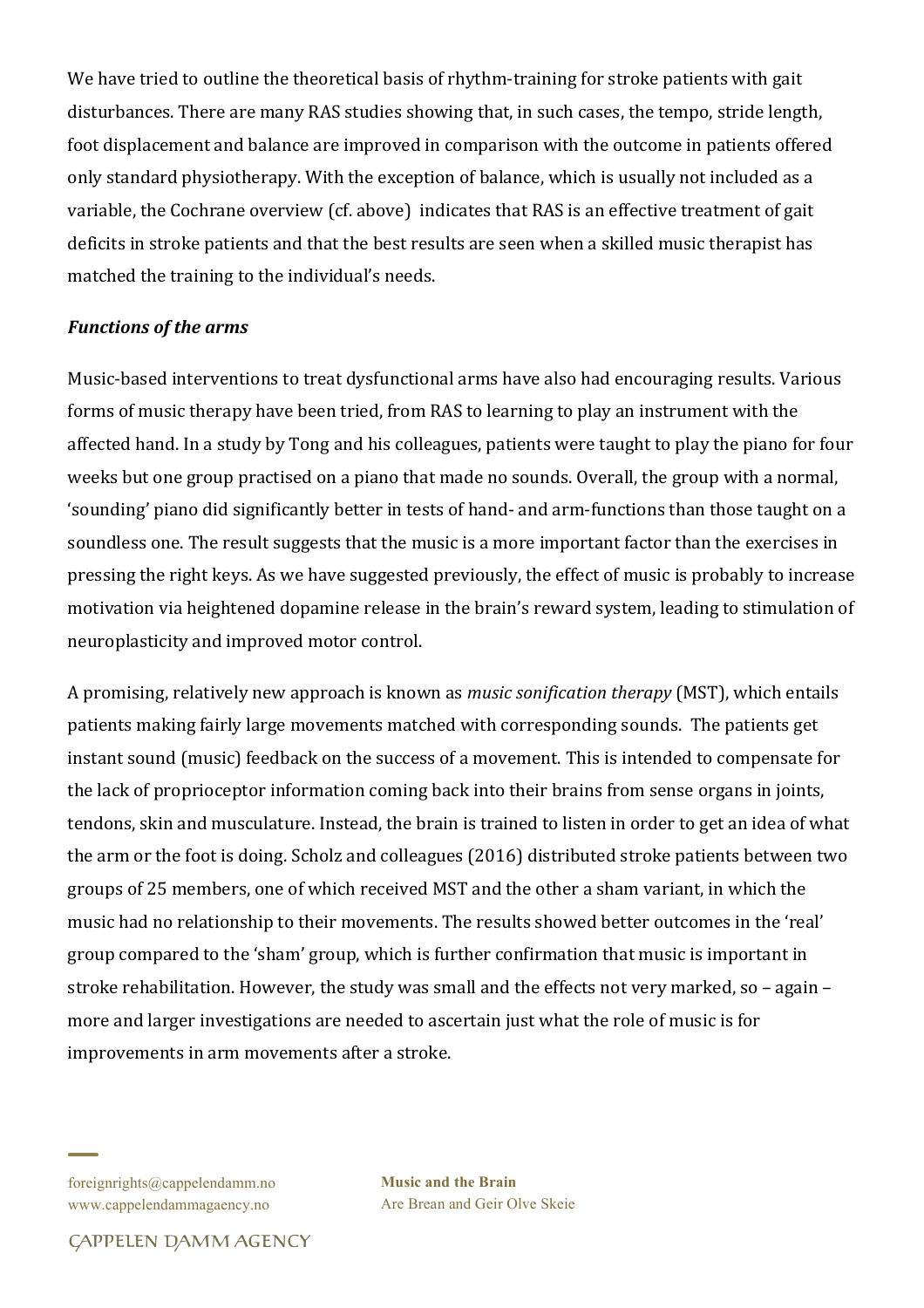# Literature list for chapter 12

Fjærtoft H, Indredavik B. Kostnadsvurderinger ved hjerneslag. (Evaluations of the costs of stroke, in the Journal of the Norwegian Medical Association) Tidssr Nor Legeforen. 2007; 127: 744-777.

Mampe B, Friederici AD, Christophe A et al. Newborns' cry melody is shaped by their native language. Current Biology 2009; 19: 1994-1997.

Pedersen PM, Jørgensen HS, Nakayama H et al. Aphasia in acute stroke: incidence, determinants and recovery. Ann. Neurol 1995; 38: 659-666.

Schlaug G, Norton A, Marchina A et al. From singing to speaking: facilitating recovery from nonfluent aphasia. Future Neurol. 2010; 5: 657-665.

Schlaug G, Marchina S, Norton A. Evidence for plasticity in white-matter tracts of patients with chronic Broca's aphasia undergoing intense intonation-based speech therapy. Ann. N Y Acad. Sci. 2009; 1169: 385-394.

Haro-Martinez AM, Lubrini G, Madero-Jarabo R et al. Melodic intonation therapy in post-stroke non-fluent aphasia: a randomized pilot trial. Clin. Rehab. 2018; 30: 2692155187941004.

Sihvonen AJ, Särkämö T, Leo V. Music-based interventions in neurological rehabilitation. Lancet Neurology 2017; 16: 648-660.

Särkämö T, Tervaniemi M, Laitinen S. Music listening enhances cognitive recovery and mood after middle cerebral artery stroke. Brain 2008; 131: 866-876.

Magee WL, Clark I, Tamplin J, Bradt J. Music interventions for acquired brain injury. Cochrane Database Syst Rev 2017; 20: CD006787.

Tong Y, Forreider B, Sun X. Music supported therapy (MST) in improving post-stroke patients' upper-limb motor function: a randomised controlled pilot study. Neurological Research 2015; 37: 434-440. 

**Music and the Brain** Are Brean and Geir Olve Skeie

foreignrights@cappelendamm.no www.cappelendammagaency.no